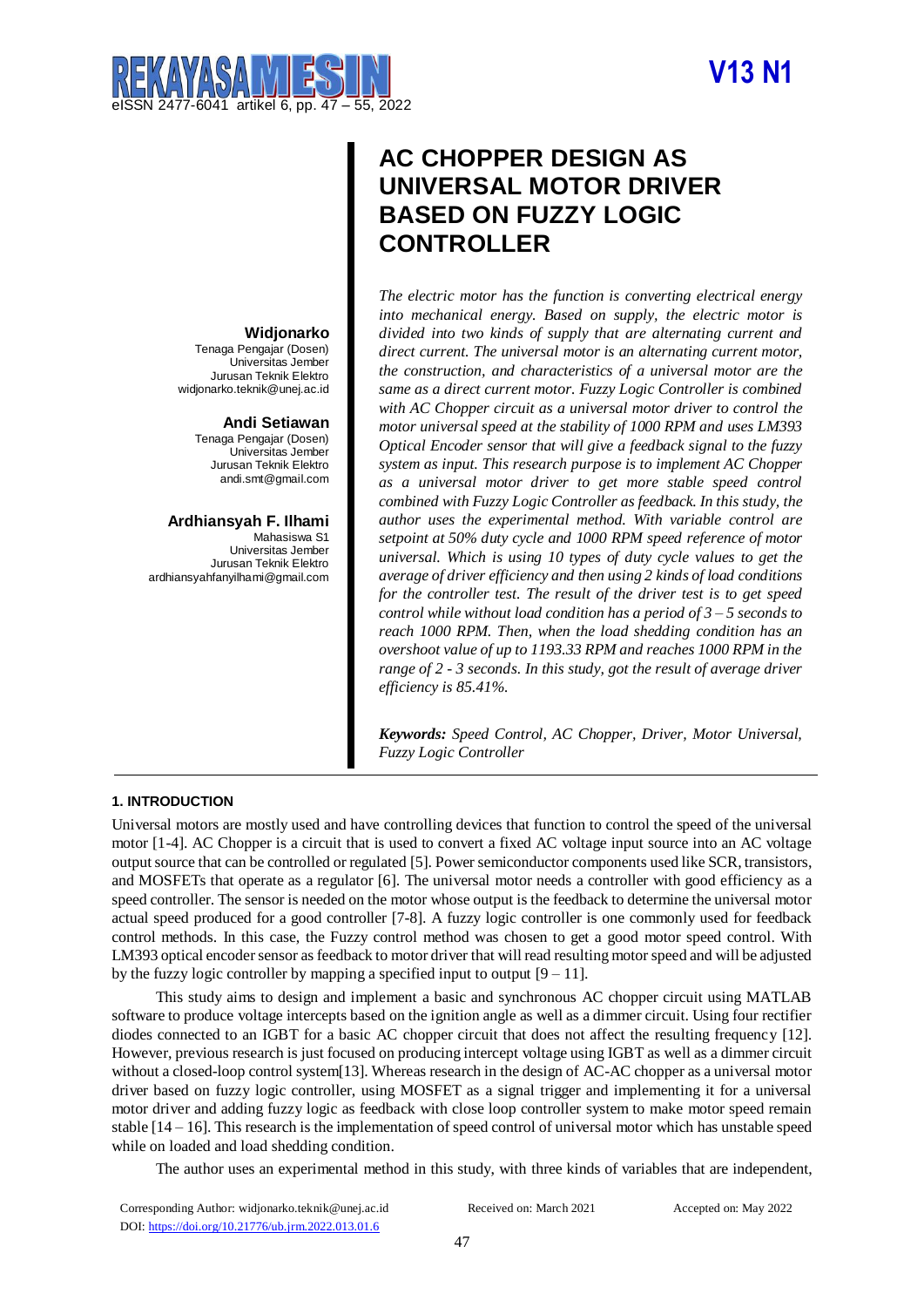dependent, and variable control. Voltage input and change of duty cycle are independent variables that will affect dependent variables like voltage output and actual speed. Then using setpoint at speed and duty cycle as a variable control. With a specified parameter, it can be the basis to conduct speed testing for the universal motor.

#### **2. DESIGN SYSTEM**

#### **2.1 Block System**

This research is a combination of an AC chopper as the main device, a universal motor as a controlled device, a fuzzy logic controller as a close-loop controller, an LM393 optical encoder sensor as a speed sensor, and Arduino Uno as a microcontroller which is processing place for fuzzy logic controller based on sensor data.



**Figure 1:** Block **s**ystem design.

The system can start by giving a reference speed to the fuzzy program used, FLC will affect the duty cycle value of the AC chopper. It will then affect change in voltage which affects speed change. The speed sensor will read the actual speed of the motor which will be sent back to the Arduino Uno microcontroller.

#### **2.2 AC Chopper**

AC Chopper circuit in Figure 2 which will be a universal motor driver has speed control which is affected by the output voltage of the AC Chopper [15]. It becomes a universal motor input voltage. The output voltage will be affected by PWM with the MOSFET gate which voltage has been increased with the Bootstrap MOSFET.



Figure 2: Basis AC chopper circuit.

AC chopper circuit consists of four rectifier diodes with a type of Ultra-Fast Recovery Diodes HER307 which has a maximum voltage of 700 V and maximum current of 3 A and one IRF730 MOSFET with maximum VDS of 400 V and VGS 15 V as PWM signal switching which will regulate the output voltage. It will be connected directly to a 220 V AC source and the universal motor load is a permanent magnet Synchron generator.

#### **2.3 Fuzzy Logic Controller**

In this Fuzzy Logic control, a fuzzy model used is closed-loop control. Clearer blocks of control used, can be seen in Figure 3.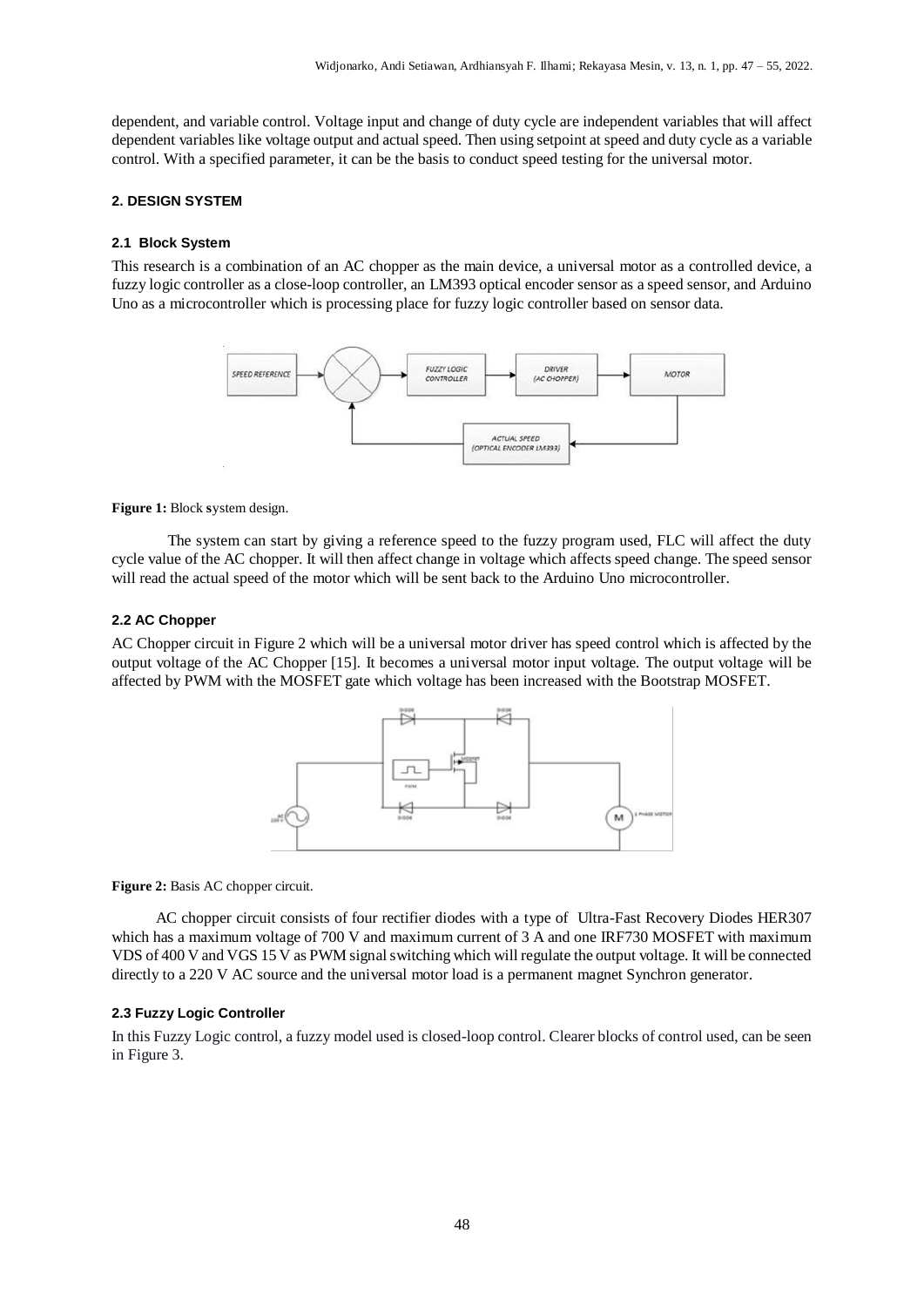

**Figure 3:** Controller diagram block.

Input from FLC (Fuzzy Logic Controller) system is the actual speed and speed reference of the universal motor which is processed with Equation 1 to get the Error value and Equation 2 to get the Deltaerror value [11]. The membership input function in this control is shown in Figure 4. Whereas for output of this system is a PWM signal to control the MOSFET gate [17]. The membership output function is shown in Figure 4 with the actual system output control value obtained by Equation 3 and the rule used is shown in Table 1.

| $Error = Actual Speed - Speed Reference$ |  |  |  |
|------------------------------------------|--|--|--|
|------------------------------------------|--|--|--|

$$
Derror = Error (n) - Error (n - 1)
$$
\n(2)

Where:

| Error         | $=$ error             |
|---------------|-----------------------|
| Derror        | $=$ delta error       |
| Error (n)     | $=$ error in n time   |
| Error $(n-1)$ | $=$ error in n-1 time |



**Figure 4:** Error and derror membership input function



**Figure 5:** Membership output function.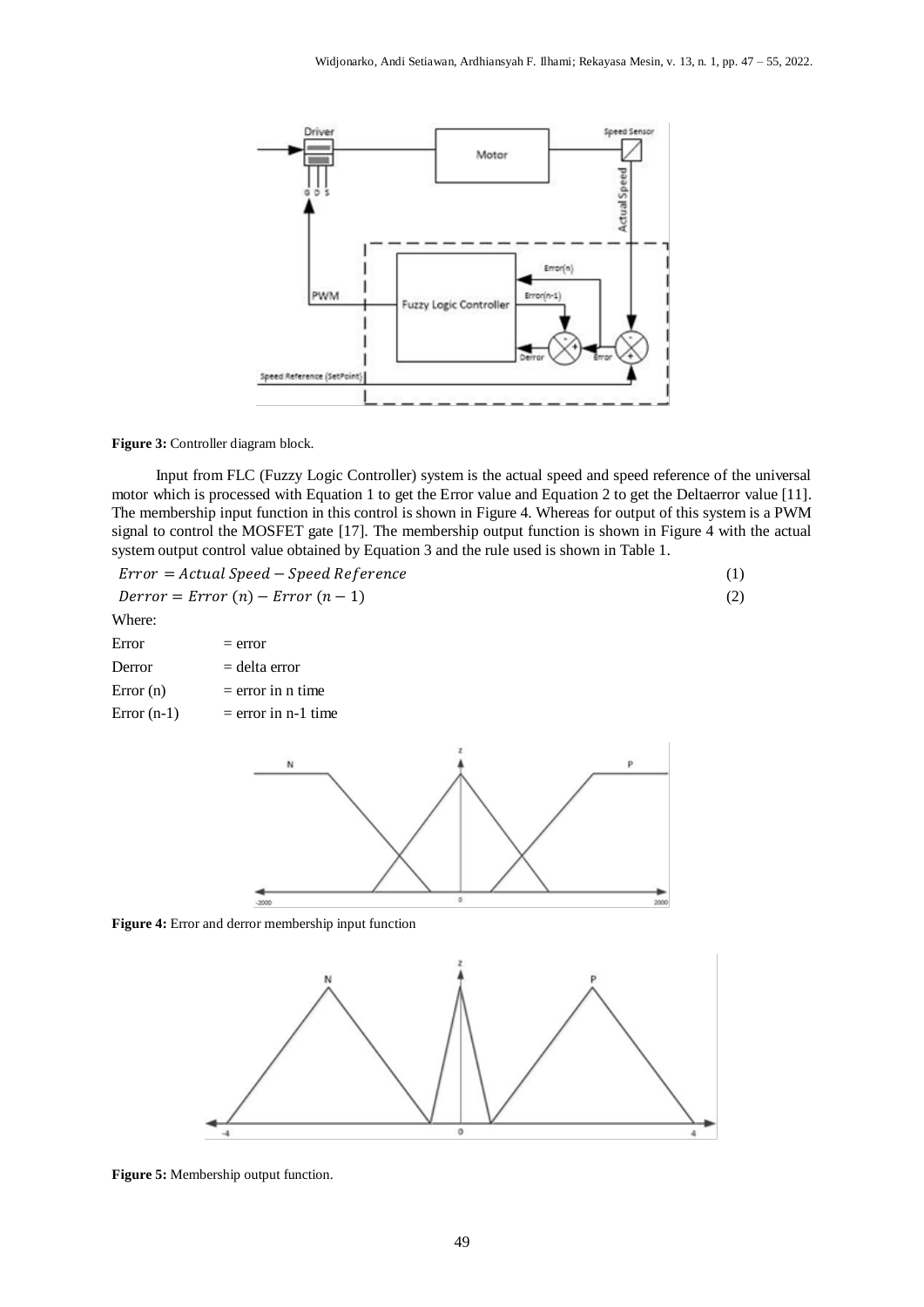Membership functions on FLC input and output are divided into 3, N (Negative), Z (Zero), and P (Positive). From 2 inputs and an output, 9 rules will determine the addition or reduction of the duty cycle to achieve a stable motor speed at 1000 RPM.

**Table 1:** Rule of fuzzy logic controller

|              | N | z | P |
|--------------|---|---|---|
| $\mathbb{N}$ | P | P | N |
| $\mathbf{Z}$ | P | Ζ | N |
| P            | P | N | N |

 $PWM = PWM (Fuzzy) \times 255$  (3)

Where

 $N =$  negative  $Z = zero$ 

 $P = positive$ 

#### **3. METHOD**

Researchers used experimental methods with the initial step of determining the independent variable, dependent variable, and control variable for the testing that the control work well. The researcher used the input voltage of the driver and duty cycle as an independent variable, the output voltage and actual speed of the motor as a dependent variable, and reference speed (setpoint) as a control variable. Researchers carried out two kinds of testing scenarios, efficiency, fuzzy control with load, and without load conditions.

#### **3.1 Scenario 1**

The first scenario is to input 10 different types of independent variables with the condition of a motor being loaded with a permanent magnet Synchron generator.



**Figure 6:** Scheme of scenario 1.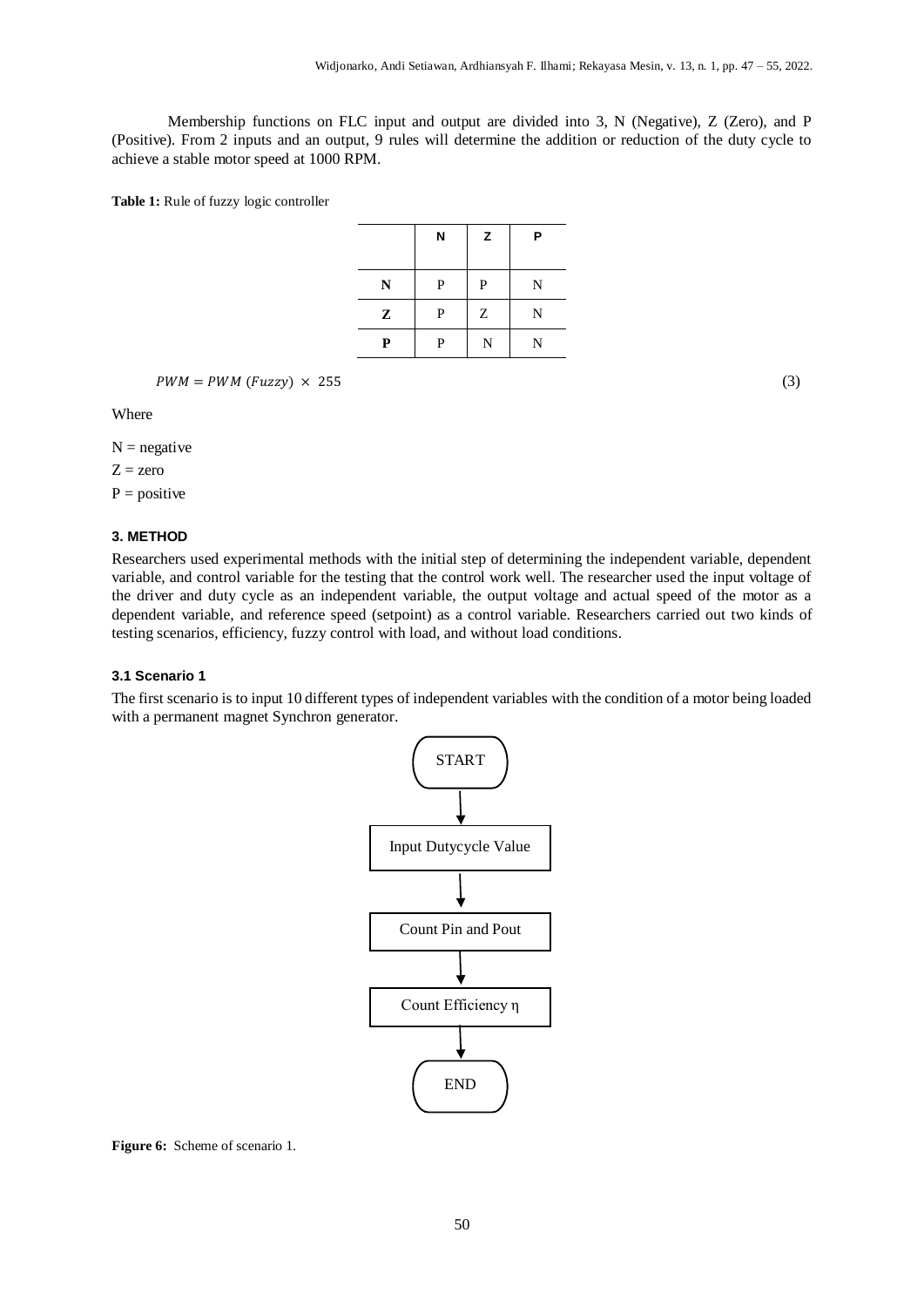The scheme of scenario 1 starts with 10 kinds of duty cycle values. From 52% to 71% duty cycle to get efficiency value with equation (4) and equation (5) to get average of efficiency.

#### **3.2 Scenario 2**

The second scenario is a test of fuzzy control. The test was conducted when the motor was without load and given a permanent magnet Synchron generator as a load, both of which started at speed of 0 RPM (scenario 2a). Then the test was carried out with a load of 2 15W / 220V AC lamps with load giving and load shedding scenarios. Both have a 1000 RPM variable control.



**Figure 7:** Scheme of scenario 2.

In this scenario, used a 50% duty cycle and set speed reference 1000 RPM as a set point. Then while loaded or under load shedding conditions, the speed sensor sends the actual speed reading to Arduino as feedback. The fuzzy Logic Controller will have the resulted output as a change of duty cycle. This algorithm work in a close loop system.

#### **4. RESULT AND DISCUSSION**

By carrying out the test by what has been stated in the Method section, the results of 2 test scenarios are obtained as follows:

#### **4.1 Scenario 1**

This test uses 10 different types of duty cycle variables with an input voltage of 63.57 VAC and gets the efficiency value calculated by Equation (4) and the average efficiency got from the calculation of Equation (5).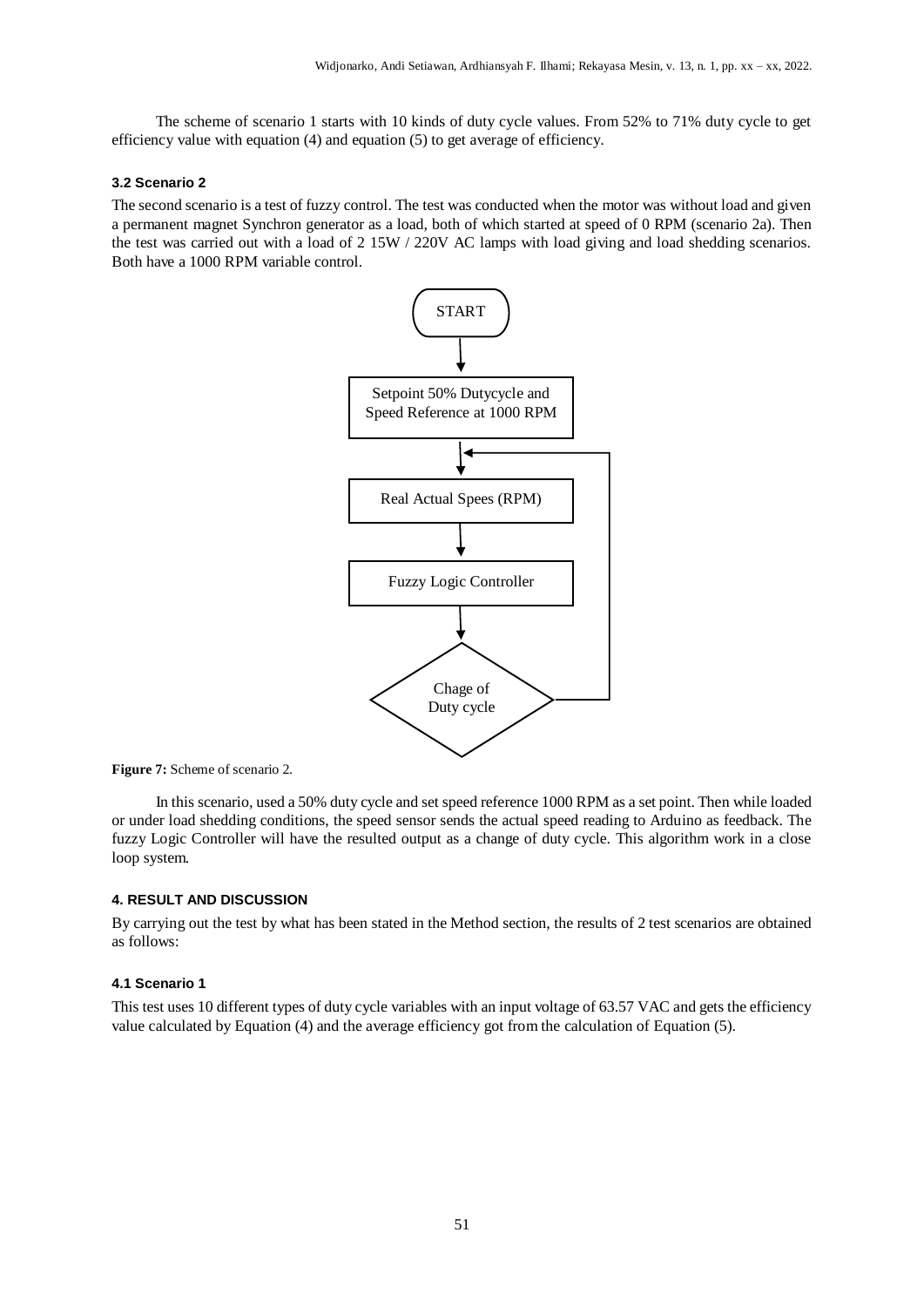

#### **Figure 8:** Efficiency of universal motor driver.

$$
\eta(\%) = \frac{Pout}{Pin} \times 100\%
$$
\nWhere :

\n
$$
\eta = \text{efficiency}(\%)
$$
\n(4)

Pout = power ouput  $(W)$ 

 $Pin = power input (W)$ 

Then average efficiency is obtained from:

$$
average \cdot of \cdot \eta \left( \% \right) = \frac{\sum \eta \left( \% \right)}{\sum variable \text{ duty cycle}} = \frac{854.12}{10} = 85.41\% \tag{5}
$$

From the efficiency test, the average efficiency value is 85.41%. These results prove that an AC chopper can be good voltage control as a universal motor driver with good efficiency.

#### **4.2 Scenario 2**

Scenario two is performed without load and loaded conditions. This test uses a 50% duty cycle as a setpoint. The load that the research used is a permanent magnet Synchron generator (scenario 2a) and two 15W /220VAC lamps connected to generator output (scenario 2b). When scenario 2b, without load condition setpoint, is when lamp 1 is on and lamp 2 is off. While the condition is loaded when both lights are on. In figure 9, activating lamp 2 means giving a load, and deactivating lamp 2 means load shedding. From the two scenarios, the following results were obtained.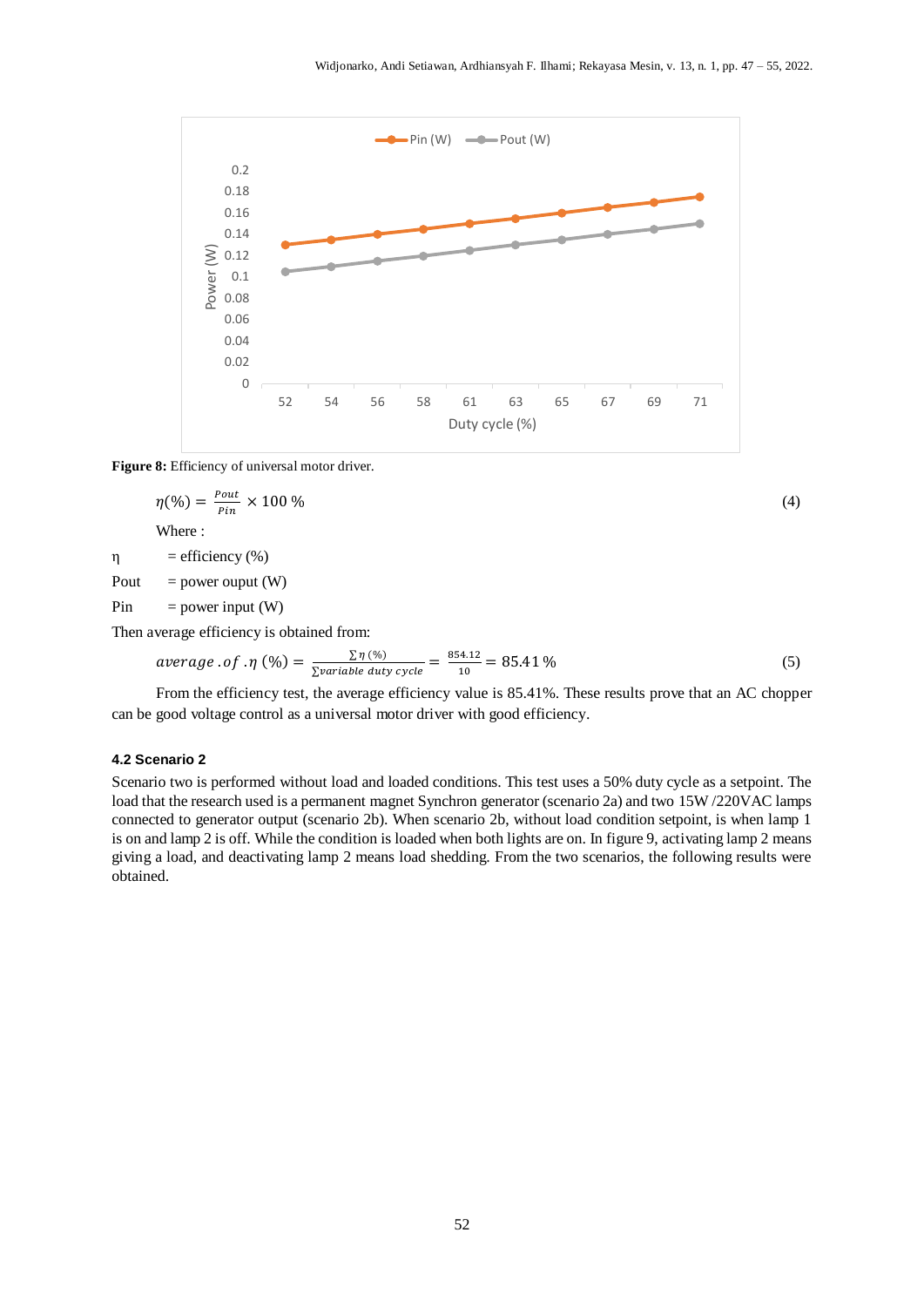

#### **4.2.1 Scenario 2a**



In Figure 9, when using FLC, universal motor speed from 0 RPM to the 1000 RPM setpoint is obtained in 13 seconds and then stabilizes at 1000 RPM. Whereas when without FLC the motor speed is unstable at 1000 RPM even though it uses the same voltage value at the motor driver input.



Figure 10: Speed testing loaded condition.

When a loaded condition is a permanent magnet Synchron generator, the time for the motor to reach 1000 RPM is 15 seconds and then it is stable. Figure 10 also shows that the universal motor speed has a smaller overshoot value than without load conditions.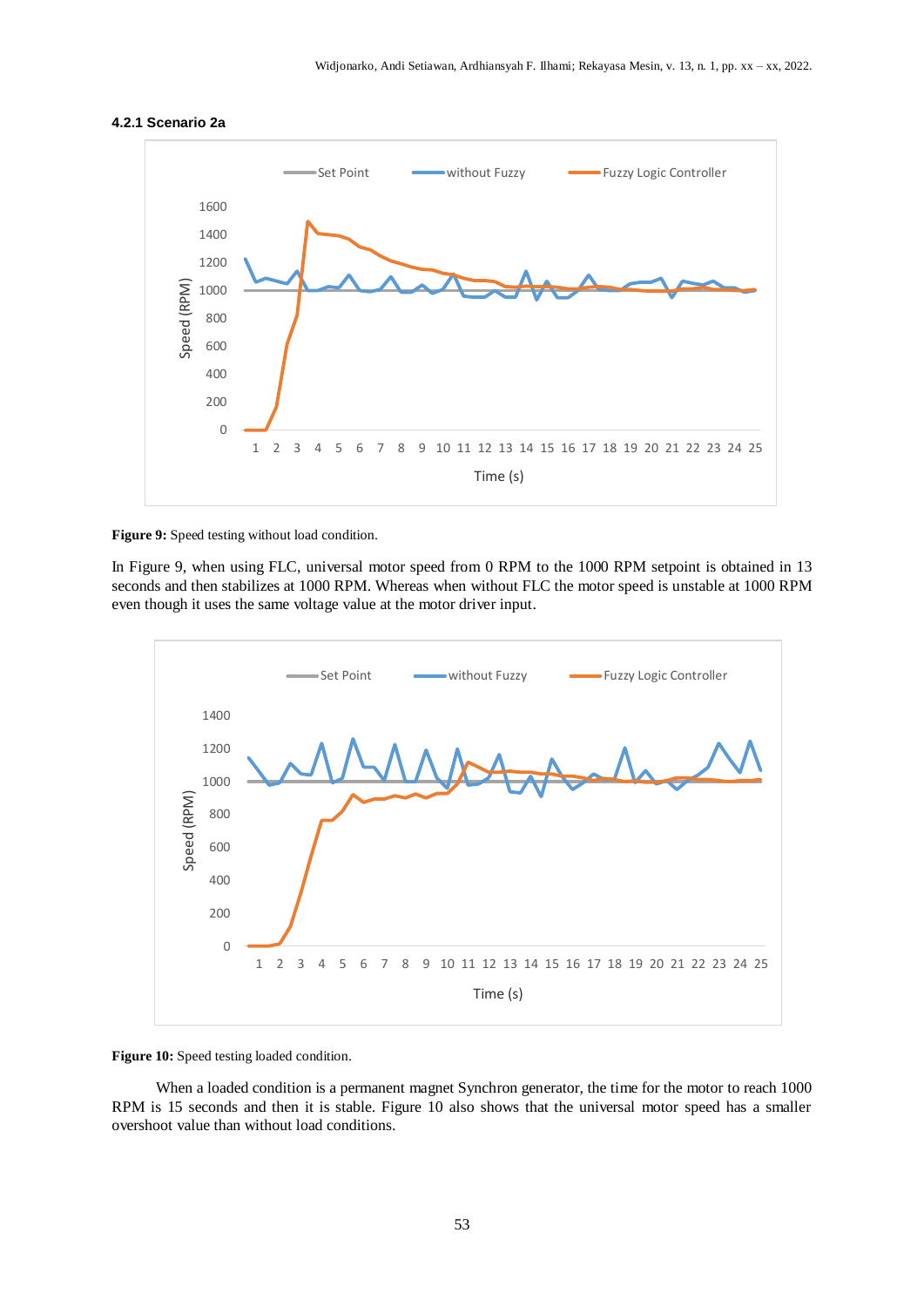#### **4.2.2 Scenario 2b**

This test is performed with a motor speed setpoint of 1000 RPM and a 50% duty cycle when the first lamp is on and the second is off. Arduino program used delay is 500 ms, which means that every one second represents 2 data displayed on the serial monitor.



Figure 11 : Speed testing results by raising the setpoint while loaded and load shedding conditions.

Load giving and shedding is carried out five times. The lowest drop speed was obtained at the third load at 753.33 RPM, while the highest overshoot speed was obtained at the second load release at 1193.33 RPM. With highest duty cycle was 66% and the lowest was 48%. In scenario 2b, the time needed to reach a set point when given a load is 4 seconds, while to reach a set point when load shedding is 2 seconds.

In Scenario 2, the FLC function is to change voltage value to make universal motor speed stable at 1000 RPM through a change in duty cycle as an output of FLC. The addition of a duty cycle occurs when the actual speed is less than 1000 RPM, and the duty cycle will not change if the actual speed is in the 1000 RPM range, and if the actual speed exceeds 1000 RPM, a reduction in duty cycle will be carried out. There are two types of duty cycle changes mentioned that will loop until the actual speed is in the 1000 RPM range.

#### **5. CONCLUSIONs**

From the analysis and test results of the research, conclusions can be given that a universal motor driver designed using AC Chopper has a speed control through the duty cycle value of PWM which has an average voltage cut of 17.74 V and has a fuzzy design that functions as feedback which will result in the addition or reduction of duty cycles with a range of 7% - 94%. AC Chopper basic which is designed as a universal motor driver with fuzzy logic controller feedback control has an average efficiency value of 86.96%. Results of universal motor speed control when loaded conditions have a period of 3 - 5 seconds to reach 1000 RPM, while when the load shedding conditions have an overshoot value of up to 1193.33 RPM but can reach 1000 RPM in a range of 2 - 3 seconds.

#### **6. REFERENCES**

- [1] KUNDU, S., CHATTERJEE, D., CHAKRABATY, K., "Control of chaotic advection for mixing system using universal motor," *IET Electr. Power Appl.*, vol. 14, no. 9, pp. 1519–1531, 2020, doi: 10.1049/ietepa.2019.0831.
- [2] NAYAK, D.S., SWAMY, R.S., "Loss and efficiency analysis of universal motor used in mixer grinder by mathematical modelling," *Proc. - 2018 IEEE Int. Conf. Autom. Control Intell. Syst. I2CACIS 2018*, pp. 105– 110, 2019, doi: 10.1109/I2CACIS.2018.8603693.
- [3] QI, H., LING, L., JICHAO, C., WEI, X., "Design and research of deep slot universal motor for electric